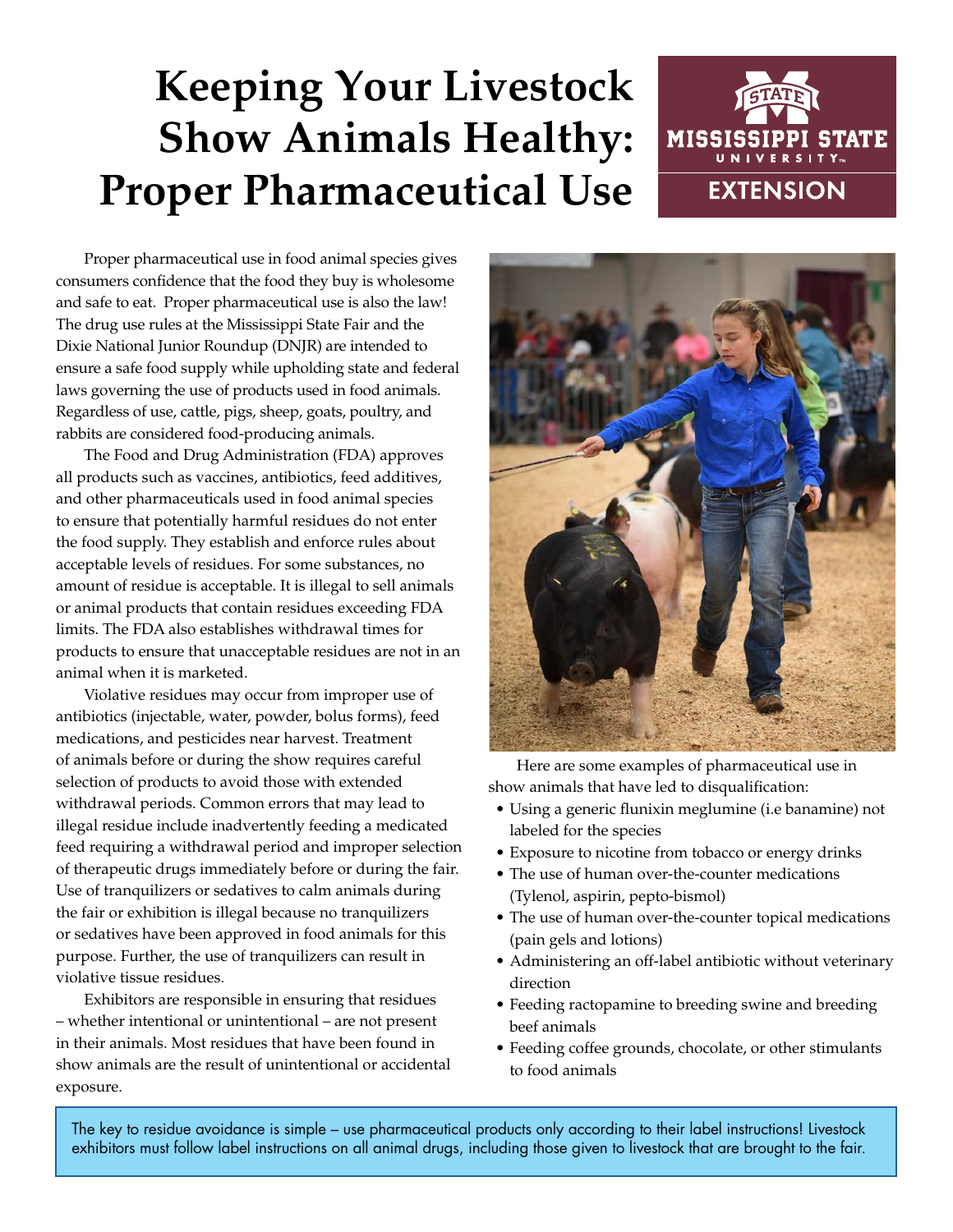

### **Important Facts**

- All livestock show animals are considered foodproducing animals, regardless of whether they are being raised for market. By law, there is no "pet" food animal!
- Exhibitors are responsible in ensuring that residues whether intentional or unintentional – are not present in their animals.
- Just because you can purchase a product does not mean it is allowed under law to be administered to a foodproducing animal.
	- By law, every animal drug must be approved by the FDA for all uses before it is available for producers to buy. Approved substances will have an "Approved by FDA" statement on the label.
	- Many "all-natural" products such as supplements and calming agents are not FDA approved and thus are illegal to use.
	- You cannot use vitamin shots not approved for your species of animal.
	- Products such as melatonin, CBD, and caffeine are illegal to use as they are not labeled for food animals.
- You will always find the withdrawal times printed prominently on the label. If a product does not specify a milk or meat withdrawal time, it may not be legal for food animal use!
- Sedatives are only legal for medical issues and must be given under the direction of a veterinarian.

### **Important Do's**

- Do always involve a veterinarian in treatment decisions
- Do only use products that are FDA or EPA approved for use in your food animal species
- Do follow label instructions exactly (species, dose, route, etc.)
- Do read all product labels to determine the appropriate withdrawal time
- Do keep meticulous treatment and feed records for your animals

## **Important Don't's**

- Don't use any animal or human over-the-counter drugs without veterinary direction
- Don't use prescription products given to you by anyone other than a veterinarian
- Don't present an animal to be marketed unless sufficient time has passed to complete the withdrawal period
- Don't allow milk from treated animals to be consumed until the proper milk withdrawal has been met
- Don't feed any animal food not made specifically for your species of animal
- Don't be afraid to ask questions if you are unsure of a treatment or recording requirement

If you have questions about a specific product or reporting requirement, be sure to ask your veterinarian!

Remember, our goal is to provide a fun, safe, and educational experience for all show participants! Understanding and following the rules will make the overall livestock exhibition experience enjoyable to everyone.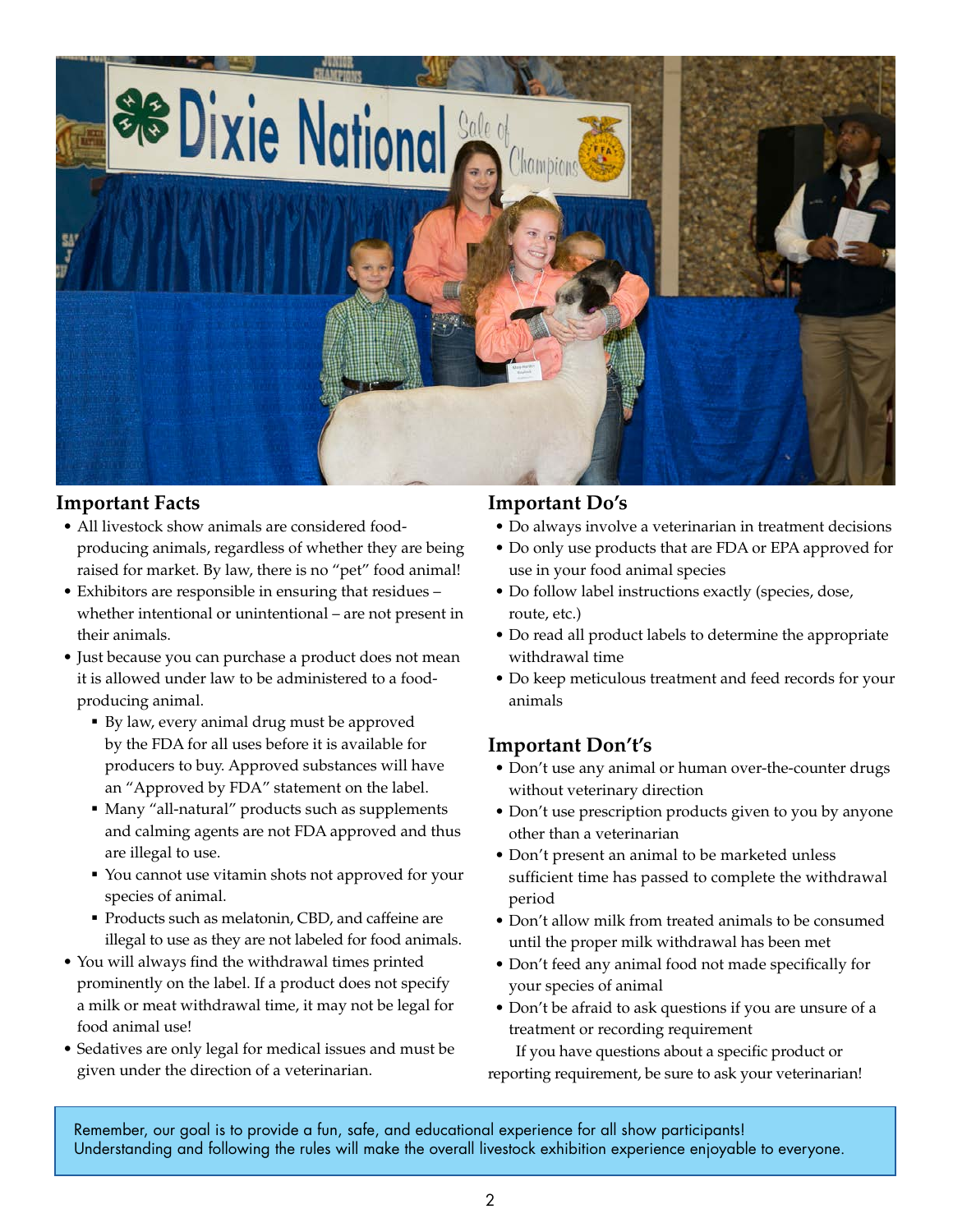Developing and maintaining a good veterinary-clientpatient relationship (VCPR) helps protect your animals' health. A VCPR exists when your veterinarian is familiar with your operation and knows enough about your animals to be able to prevent, diagnose, and treat medical conditions they may encounter. A VCPR is also required in many cases for the dispensing of medications, including prescription medications, and in any case where an approved medication (prescription or over-the-counter) is administered off-label. Livestock show veterinarians may be available to answer general questions about pharmaceutical use and recordkeeping, but are unable to provide specific guidance on withdrawal time of products administered off-label by your veterinarian or any other provider.

#### **Frequently Asked Questions**

**Question:** If an animal becomes sick within five (5) days prior to the show, can it be treated with antibiotics and still shown?

**Answer:** Yes, the animal can and should be treated for health and welfare purposes. The animal can still be shown if the animal is treated per State Fair/Dixie National Junior Roundup guidelines, and the treatment is written on the animal's 60-day 4-H/FFA Health Record Form. The exception is that the administration of any anti-inflammatory within five (5) days will disqualify the animal from showing. Depending on the condition of the animal, quarantine or removal from the fairgrounds may be recommended to keep the animal from transmitting any infection to other animals.

**Question:** A vet prescribed an anti-inflammatory drug (e.g., flunixin, dexamethasone) three (3) days ago. The label withdrawal time is four (4) days. Can the animal be shown tomorrow?

**Answer:** No, because anti-inflammatory agents can also be considered performance-enhancing drugs. Per the State Fair/DNJR rule, "Performance enhancing drugs (including, but not limited to; steroids, diuretics, antiinflammatories, tranquilizers and pain killers) may not be administered five (5) days prior to showing the animal." Exceptions to this rule include the use of anti-inflammatory drugs in dairy cattle. Dairy exhibitors should check the rule book for current regulations.

Some examples of anti-inflammatory medications include products containing aspirin, acetaminophen, flunixin meglumine (i.e., Banamine®), steroids (dexamethasone, prednisolone), local anesthetics, including topical (lidocaine). This is NOT an exhaustive list; contact your veterinarian if you have questions on the use of a particular product.

**Question**: Can a calming agent such as "pig calm" be used in show animals?

**Answer**: Calming agents can be used in show animals only if they are FDA approved and given per label directions. Any other use would be considered "off-label" and must have veterinary approval.

**Question**: Can a muscle repartitioning agent such as ractopamine or zilpaterol be used in show animals?

**Answer**: Yes, but only as per the FDA-approved label, and it must be listed on the 60-day 4-H/FFA Health Record Form. Market hogs and market cattle can be fed these substances but feeding them to a breeding animal would be considered a violation of FDA regulations. Off-label feeding of any animal medication is strictly prohibited by FDA regulations. Commercial animals (gilts and heifers) are not considered market animals, and by law cannot be fed these products.

**Question:** Can estrus synchronization products such as Matrix® or CIDRs® be used in show animals?

**Answer:** Yes, if they are used per the FDA-approved label to suppress heat in females for purposes of reproductive management. Their use must be listed on the 60-day 4-H/FFA Health Record Form.